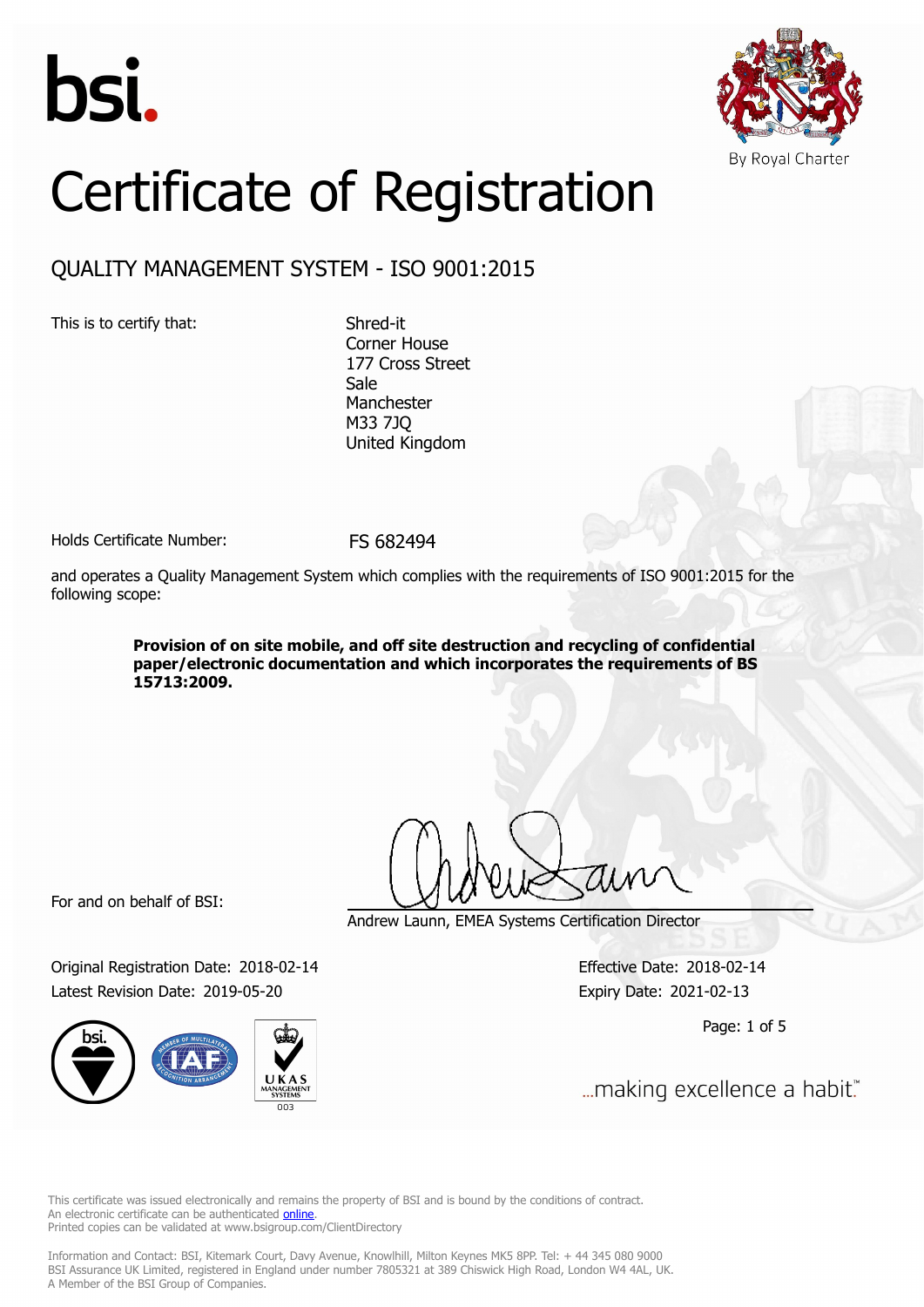Location **Exercise 2018 Location Registered Activities** 

| Shred-it Ltd<br><b>Corner House</b><br>177 Cross Street<br>Sale<br>Manchester<br>M33 7JQ<br>United Kingdom                | Provision of on site mobile, and off site destruction and<br>recycling of confidential paper/electronic documentation and<br>which incorporates the requirements of BS 15713:2009. |
|---------------------------------------------------------------------------------------------------------------------------|------------------------------------------------------------------------------------------------------------------------------------------------------------------------------------|
| Shred-it Ltd<br>Unit Y3<br>Capital Business Park<br>Capital Point<br>Parkway<br>Cardiff<br>CF3 2PW<br>United Kingdom      | Provision of on site mobile, and off site destruction and<br>recycling of confidential paper/electronic documentation and<br>which incorporates the requirements of BS 15713:2009. |
| Shred-it Ltd<br>Unit 4 Marsh Way<br><b>Fairview Industrial Estate</b><br>Rainham<br><b>RM13 8UJ</b><br>United Kingdom     | Provision of on site mobile, and off site destruction and<br>recycling of confidential paper/electronic documentation and<br>which incorporates the requirements of BS 15713:2009. |
| Shred-it Ltd<br>Unit 3C and 4C Sanderling Court<br>Osprey Road<br>Exeter<br>Devon<br><b>EX2 7JG</b><br>United Kingdom     | Provision of on site mobile, and off site destruction and<br>recycling of confidential paper/electronic documentation and<br>which incorporates the requirements of BS 15713:2009. |
| Shred-it Ltd<br>Unit 4<br><b>Plover Close</b><br>Interchange Park<br>Newport Pagnell<br><b>MK16 9PS</b><br>United Kingdom | Provision of on site mobile, and off site destruction and<br>recycling of confidential paper documentation and which<br>incorporates the requirements of BS 15713:2009.            |

Original Registration Date: 2018-02-14 Effective Date: 2018-02-14 Latest Revision Date: 2019-05-20 **Expiry Date: 2021-02-13** 

Page: 2 of 5

100 S

This certificate was issued electronically and remains the property of BSI and is bound by the conditions of contract. An electronic certificate can be authenticated **[online](https://pgplus.bsigroup.com/CertificateValidation/CertificateValidator.aspx?CertificateNumber=FS+682494&ReIssueDate=20%2f05%2f2019&Template=uk)**. Printed copies can be validated at www.bsigroup.com/ClientDirectory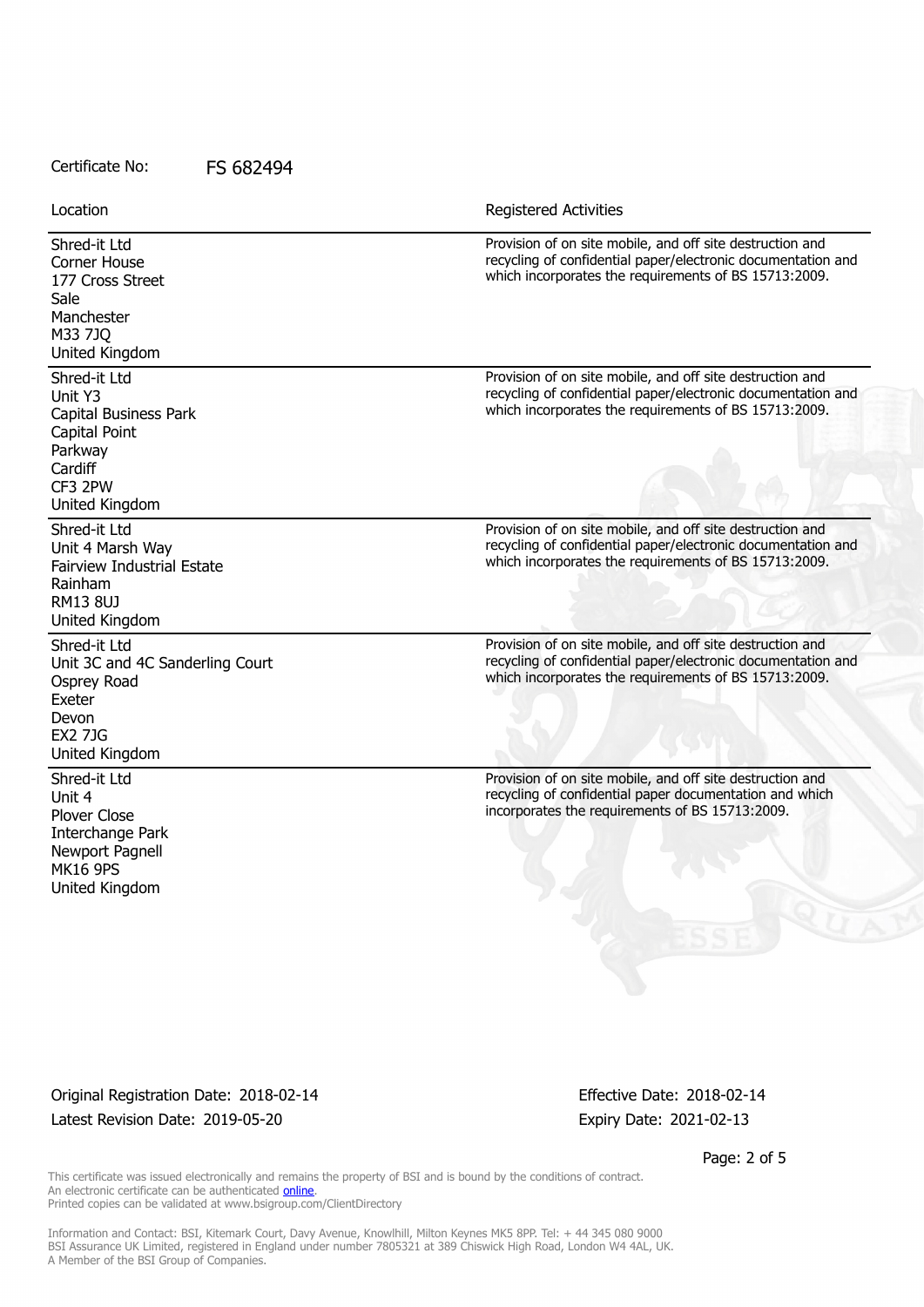| Location                                                                                                                            | <b>Registered Activities</b>                                                                                                                                                                     |
|-------------------------------------------------------------------------------------------------------------------------------------|--------------------------------------------------------------------------------------------------------------------------------------------------------------------------------------------------|
| Shred-it Ltd<br>Unit 7<br>The Nelson Centre<br>Portfield Road<br>Portsmouth<br><b>PO3 5SF</b><br>United Kingdom                     | Provision of on site mobile, and off site destruction and<br>recycling of confidential paper/electronic documentation and<br>which incorporates the requirements of BS 15713:2009.               |
| Shred-it Ltd<br>18 Marlow Street<br>Kinning Park<br>Glasgow<br>G41 1LR<br>United Kingdom                                            | Provision of on site mobile, and off site destruction and<br>recycling of confidential paper/electronic documentation and<br>which incorporates the requirements of BS 15713:2009.               |
| Shred-it Ltd<br><b>Halifax House</b><br>Jack Lane<br>Leeds<br><b>LS11 9NP</b><br>United Kingdom                                     | Provision of on site mobile, and off site destruction and<br>recycling of confidential paper/electronic documentation and<br>which incorporates the requirements of BS 15713:2009.               |
| Shred-it Ltd<br>11a Broadmoor Road<br>Swindon<br>SN3 4TT<br>United Kingdom                                                          | Provision of on site mobile, and off site destruction and<br>recycling of confidential paper/electronic documentation and<br>which incorporates the requirements of BS 15713:2009.               |
| Shred-it Ltd<br>Unit 1<br>Rankine Square<br>Deans Industrial Estate<br>Livingston<br><b>EH54 8SH</b><br>United Kingdom              | Provision of on site mobile, and off site destruction and<br>recycling of confidential paper/electronic documentation and<br>which incorporates the requirements of BS 15713:2009.               |
| Shred-it Ltd<br>4a, 4b&4c Lyncastle Way<br>Barleycastle Trading Estate<br>Appleton Thorn<br>Warrington<br>WA4 4ST<br>United Kingdom | Provision of on site mobile, and off site destruction and<br>recycling of confidential paper/electronic documentation and<br>which incorporates the requirements of BS 15713:2009.<br><b>ESS</b> |

Original Registration Date: 2018-02-14 Effective Date: 2018-02-14 Latest Revision Date: 2019-05-20 **Expiry Date: 2021-02-13** 

Page: 3 of 5

This certificate was issued electronically and remains the property of BSI and is bound by the conditions of contract. An electronic certificate can be authenticated **[online](https://pgplus.bsigroup.com/CertificateValidation/CertificateValidator.aspx?CertificateNumber=FS+682494&ReIssueDate=20%2f05%2f2019&Template=uk)**. Printed copies can be validated at www.bsigroup.com/ClientDirectory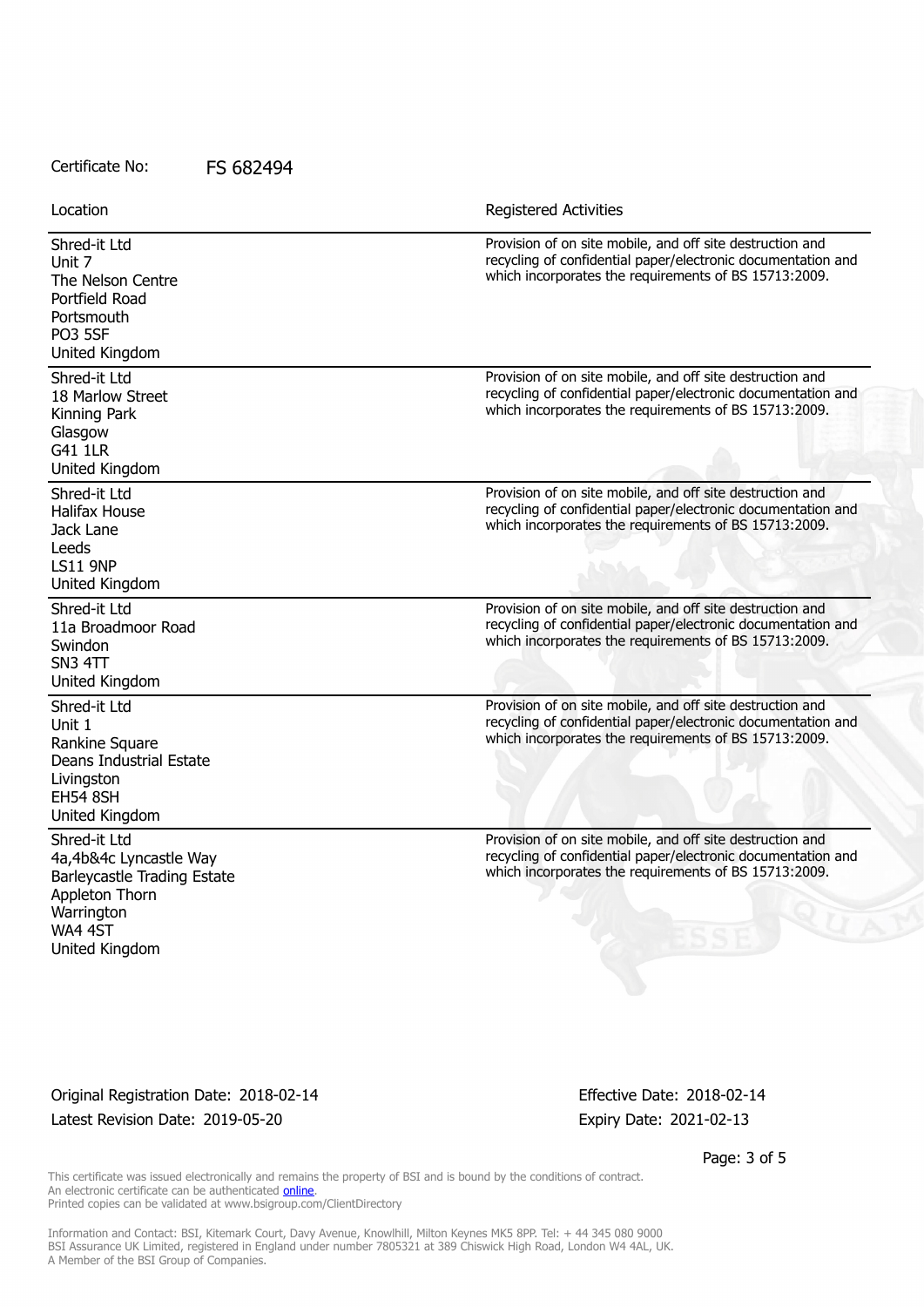| Location                                                                                                                | <b>Registered Activities</b>                                                                                                                                                       |
|-------------------------------------------------------------------------------------------------------------------------|------------------------------------------------------------------------------------------------------------------------------------------------------------------------------------|
| Shred-it Ltd<br>Unit 7<br><b>Centurion Business Centre</b><br>Dabell Avenue<br>Nottingham<br>NG6 8WA<br>United Kingdom  | Provision of on site mobile, and off site destruction and<br>recycling of confidential paper/electronic documentation and<br>which incorporates the requirements of BS 15713:2009. |
| Shred-it Ltd<br>Unit 14 Shield Drive<br><b>Brentford</b><br>Middlesex<br>TW8 9EX<br>United Kingdom                      | Provision of on site mobile, and off site destruction and<br>recycling of confidential paper/electronic documentation and<br>which incorporates the requirements of BS 15713:2009. |
| Shred-it Ltd<br>Unit 7<br>Monkspath Business Park<br>Solihull<br><b>B90 4NY</b><br>United Kingdom                       | Provision of on site mobile, and off site destruction and<br>recycling of confidential paper/electronic documentation and<br>which incorporates the requirements of BS 15713:2009. |
| Shred-it Ltd<br>Unit 10<br>Astra Business Centre<br>Roman Way Industrial Estate<br>Preston<br>PR2 5AP<br>United Kingdom | Provision of on site mobile, and off site destruction and<br>recycling of confidential paper/electronic documentation and<br>which incorporates the requirements of BS 15713:2009. |
| Shred-it Ltd<br>6a Westgate Business Park<br>Ballymount<br>Dublin<br>D <sub>24</sub> F <sub>5</sub> KX<br>Ireland       | Provision of on site mobile, and off site destruction and<br>recycling of confidential paper/electronic documentation and<br>which incorporates the requirements of BS 15713:2009. |
| Shred-it Ltd<br>3-4, Rathinraw Industrial Estate<br>54 Greystone Road<br>Antrim<br>BT41 1JZ<br>Ireland                  | Provision of on site mobile, and off site destruction and<br>recycling of confidential paper/electronic documentation and<br>which incorporates the requirements of BS 15713:2009. |

Original Registration Date: 2018-02-14 Effective Date: 2018-02-14 Latest Revision Date: 2019-05-20 Expiry Date: 2021-02-13

Page: 4 of 5

This certificate was issued electronically and remains the property of BSI and is bound by the conditions of contract. An electronic certificate can be authenticated **[online](https://pgplus.bsigroup.com/CertificateValidation/CertificateValidator.aspx?CertificateNumber=FS+682494&ReIssueDate=20%2f05%2f2019&Template=uk)**. Printed copies can be validated at www.bsigroup.com/ClientDirectory